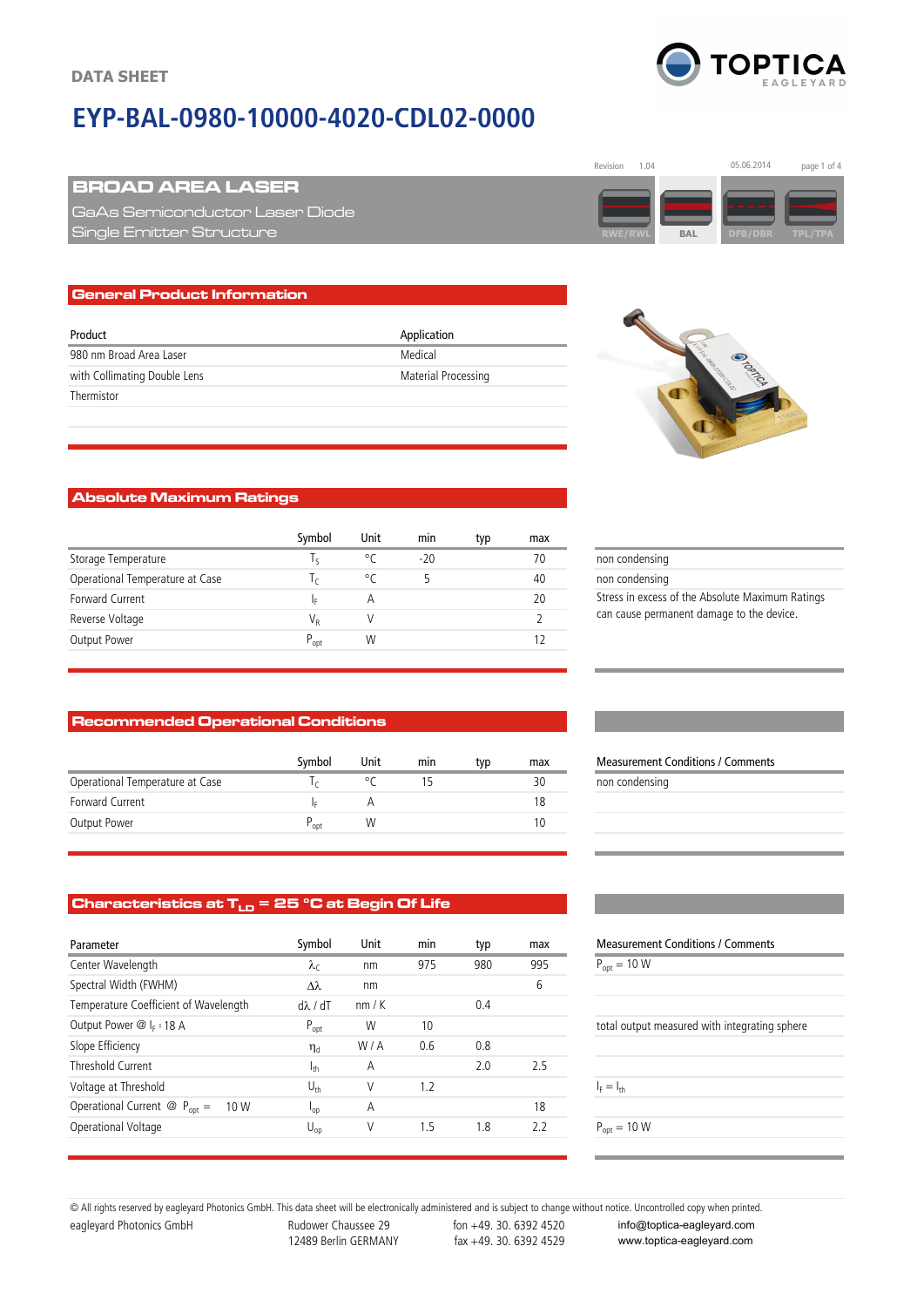## **EYP-BAL-0980-10000-4020-CDL02-0000**

## BROAD AREA LASER

GaAs Semiconductor Laser Diode  $B$  Bingle Emitter Structure

| Characteristics at $T_{amb}$ 25 °C at Begin Of Life |                      |           |     |            | cont'd |                                          |
|-----------------------------------------------------|----------------------|-----------|-----|------------|--------|------------------------------------------|
| Parameter                                           | Symbol               | Unit      | min | typ        | max    | <b>Measurement Conditions / Comments</b> |
| Differential Serial Resistance                      | $R_{S}$              | $m\Omega$ | 20  | 40         | 60     |                                          |
| Stripe Width                                        | W,                   | μm        |     | 200        |        |                                          |
| Cavity Length                                       |                      | μm        |     | 4000       |        |                                          |
| Divergence parallel                                 | $\Theta_{\parallel}$ | $\circ$   | 1.0 | 1.5        | 2.0    | Second Moment Full Angle                 |
| Divergence perpendicular                            | $\Theta_+$           | $\circ$   | 0.4 | 0.6        | 0.8    | Second Moment Full Angle                 |
| Beam Width parallel                                 | $S_{\parallel}$      | mm        | 2   | 3          | 4      |                                          |
| Beam Width perpendicular                            | F,                   | mm        | 0.2 | 0.4        | 0.6    |                                          |
| Spectral Mode (longitudinal)                        |                      |           |     | Multi Mode |        |                                          |
| Polarization                                        |                      |           |     | TE         |        | Polarization in parallel to base plate   |

| <b>Measurement Conditions / Comments</b> |
|------------------------------------------|
|                                          |
|                                          |
|                                          |
| Second Moment Full Angle                 |
| Second Moment Full Angle                 |
|                                          |
|                                          |

#### ESD-Resistor

| Parameter  | Symbol    | Unit      | min | typ | max |
|------------|-----------|-----------|-----|-----|-----|
| Resistance | $R_{ESD}$ | $k\Omega$ |     |     |     |
|            |           |           |     |     |     |
|            |           |           |     |     |     |
|            |           |           |     |     |     |
|            |           |           |     |     |     |
|            |           |           |     |     |     |
|            |           |           |     |     |     |
|            |           |           |     |     |     |



#### Thermistor (Standard NTC Type)

| Parameter        | Symbol | Unit | min | tvo  | max | المنابعة |
|------------------|--------|------|-----|------|-----|----------|
| Resistance       |        |      |     |      |     |          |
| Beta Coefficient |        |      |     | 4000 |     |          |

 $T_c = 25^\circ C$ 

eagleyard Photonics GmbH Rudower Chaussee 29 fon +49. 30. 6392 4520 © All rights reserved by eagleyard Photonics GmbH. This data sheet will be electronically administered and is subject to change without notice. Uncontrolled copy when printed.

12489 Berlin GERMANY fax +49. 30. 6392 4529

info@toptica-eagleyard.com www.toptica-eagleyard.com





| $-$ 0 $-$ |
|-----------|
|           |
|           |
|           |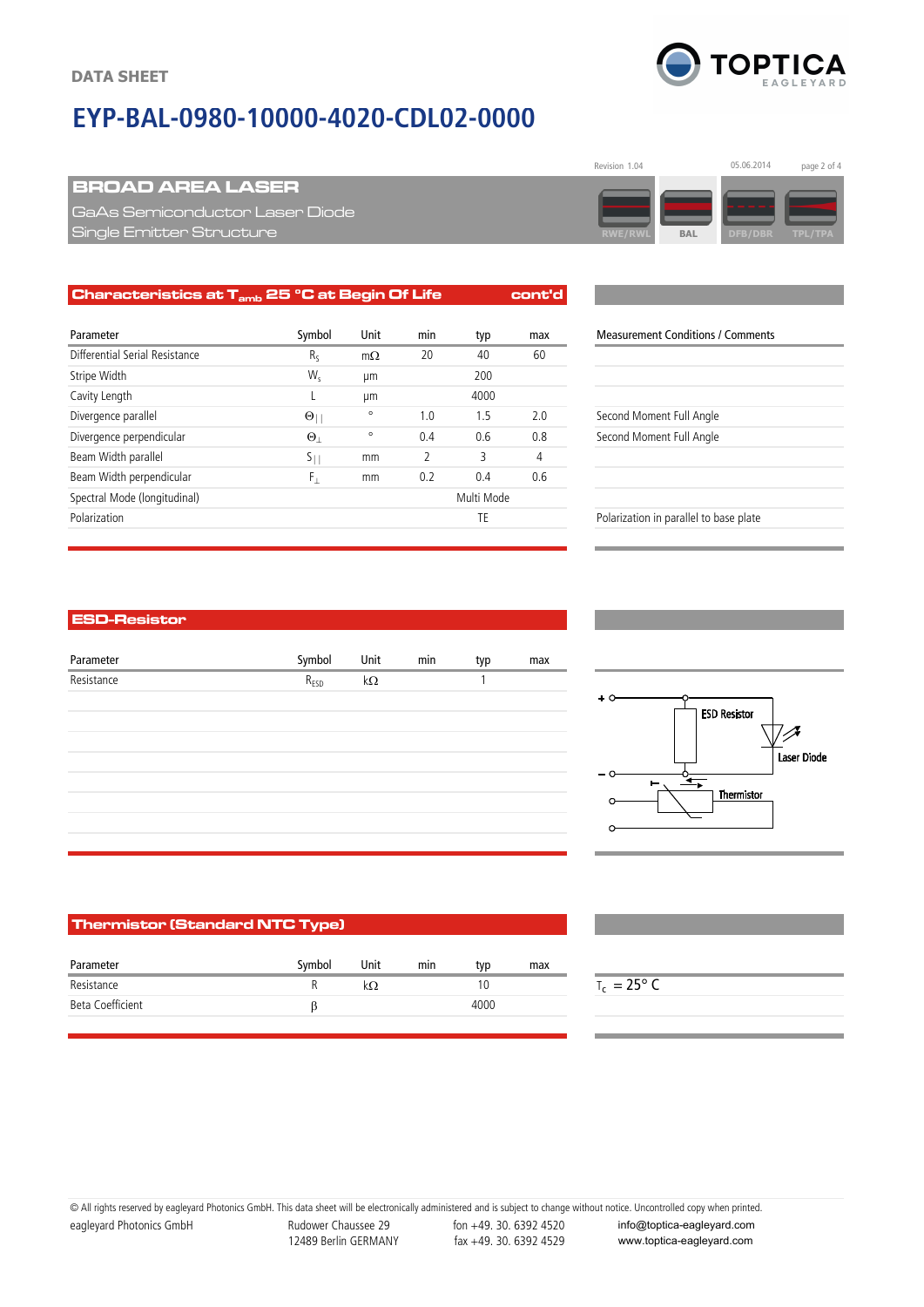## **EYP-BAL-0980-10000-4020-CDL02-0000**



**TOPTICA** 

## BROAD AREA LASER

GaAs Semiconductor Laser Diode  $B$  Bingle Emitter Structure

## Package Dimensions Parameter **Symbol** Unit min typ max Measurement Conditions / Comments Emission Plane **her** mm 7.75 7.85 7.95 CDL Package Footprint w x l mm x mm 25 x 25

#### Package Pinout

| Cathode (-) | Cable         |
|-------------|---------------|
| Anode $(+)$ | Housing       |
| <b>NTC</b>  | NTC Connector |



#### Package Drawings



Z11-SPEC-CDL02-BAL-0000